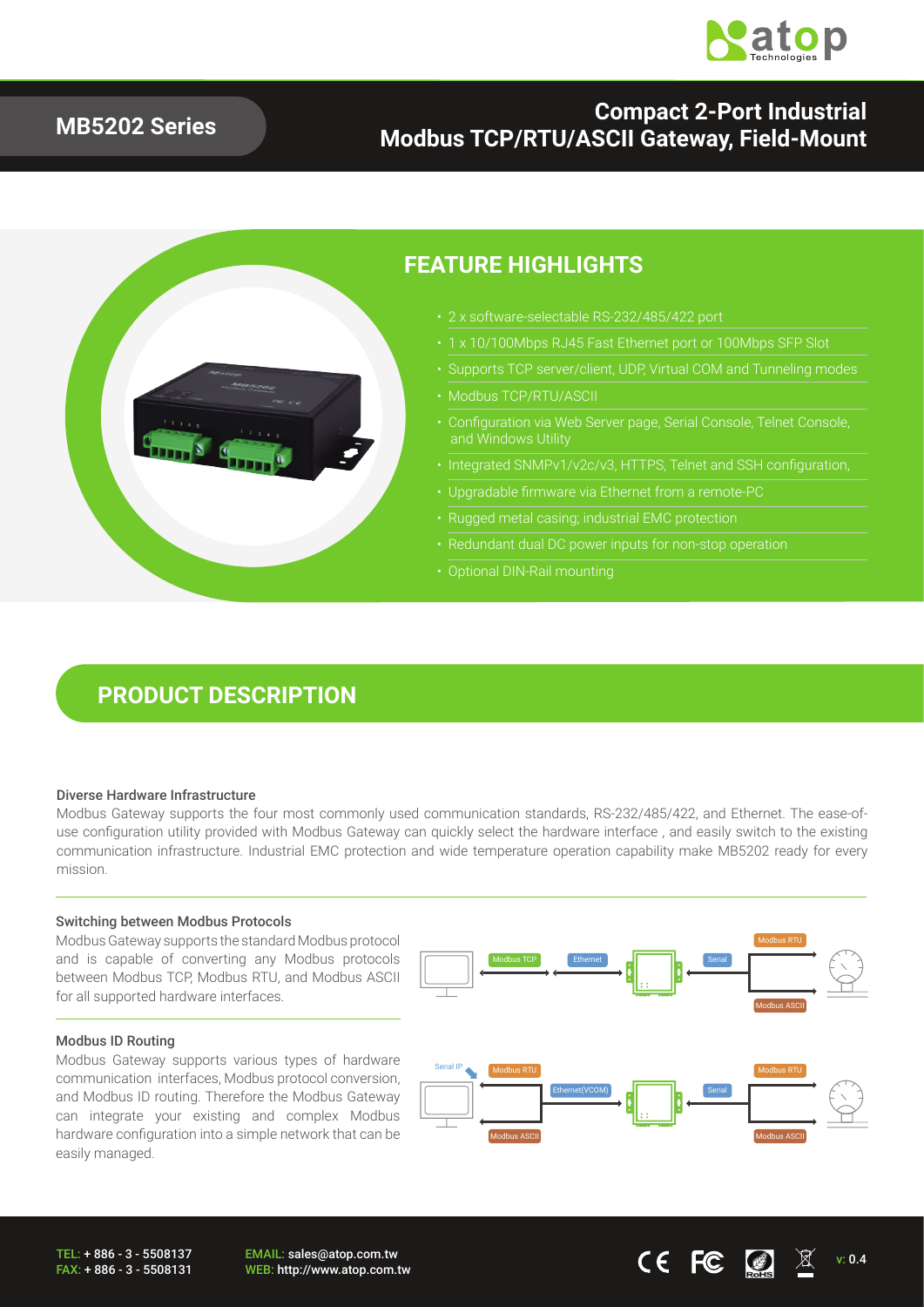

CEFC  $\bigcirc$  X v: 0.4

## **SPECIFICATIONS**

| <b>Network Interface</b>                               |                                                                                                                                                                                                                                                                                                                                          |  |
|--------------------------------------------------------|------------------------------------------------------------------------------------------------------------------------------------------------------------------------------------------------------------------------------------------------------------------------------------------------------------------------------------------|--|
| <b>Ethernet Port</b>                                   | 1x 10/100BASE-T(X) RJ-45 or 1x100BASE-FX SFP Slot                                                                                                                                                                                                                                                                                        |  |
| Compliance                                             | IEEE 802.3 for 10BASE-T<br>IEEE 802.3u for 100BASE-T(X) and 100BASE-FX                                                                                                                                                                                                                                                                   |  |
| <b>Serial Interface</b>                                |                                                                                                                                                                                                                                                                                                                                          |  |
| Connector                                              | 9-Pin D-Sub9 connector(Male, -DB version) or 5-Pin Terminal block (-TB version)                                                                                                                                                                                                                                                          |  |
| Ports                                                  | $\overline{2}$                                                                                                                                                                                                                                                                                                                           |  |
| Mode                                                   | 1x RS-232(Full-function DB9)/RS-485(2 and 4 wire)/RS-422, software selectable<br>1x RS-232/RS-485(2 and 4 wire)/RS-422, software selectable                                                                                                                                                                                              |  |
| <b>Baud Rate</b>                                       | 1200~230,400 bps                                                                                                                                                                                                                                                                                                                         |  |
| Parity                                                 | None, Odd, Even, Space, Mark                                                                                                                                                                                                                                                                                                             |  |
| Data Bits                                              | 7,8                                                                                                                                                                                                                                                                                                                                      |  |
| <b>Stop Bits</b>                                       | 1,2                                                                                                                                                                                                                                                                                                                                      |  |
| Flow Control                                           | None, Xon/Xoff, RTS/CTS (RS-232 only)                                                                                                                                                                                                                                                                                                    |  |
| <b>Power Characteristics</b>                           |                                                                                                                                                                                                                                                                                                                                          |  |
| Connector                                              | 3-Pin 5.08mm Lockable Terminal Block and DC Jack for redundancy                                                                                                                                                                                                                                                                          |  |
| Input Voltage<br>Power Consumption<br>Power Redundancy | 3-Pin 5.08mm Lockable Terminal Block: 9-30VDC; DC Jack 5VDC<br><9W<br>Yes                                                                                                                                                                                                                                                                |  |
| <b>Reverse Polarity Protection</b>                     | Yes                                                                                                                                                                                                                                                                                                                                      |  |
|                                                        |                                                                                                                                                                                                                                                                                                                                          |  |
| <b>Mechanicals</b>                                     |                                                                                                                                                                                                                                                                                                                                          |  |
| Dimensions ( $W \times D \times H$ )                   | 75 mm x 85 mm x 28 mm (without wall-mount part)<br>MB5202-TB/MB5202-Sis: 74.5 x 108.2 x27.5mm (with wall-mount part)<br>MB5202-DB: 80.3 x 108.2 x27.5mm (with wall-mount part and DB9 connector)<br>MB5202-SFP-TB: 76.6 x 108.2 x 27.5mm (with wall-mount and SFP)<br>MB5202-SFP-DB: 81.4 x 108.2 x 27.5mm (with wall-mount SFP and DB9) |  |
| Installation                                           | Wall-Mount or DIN-Rail (optional kit)                                                                                                                                                                                                                                                                                                    |  |
| <b>Reset Button</b>                                    | Yes                                                                                                                                                                                                                                                                                                                                      |  |
| Weight                                                 | 200 <sub>g</sub>                                                                                                                                                                                                                                                                                                                         |  |
| <b>Environmental Limits</b>                            |                                                                                                                                                                                                                                                                                                                                          |  |
| <b>Operating Temperature</b>                           | $-20^{\circ}$ C ~ 70°C ( $-4^{\circ}$ F ~ 158°F)                                                                                                                                                                                                                                                                                         |  |
| Storage Temperature                                    | $-40^{\circ}$ C ~ 85°C (-40°F ~ 185°F)                                                                                                                                                                                                                                                                                                   |  |
| Ambient Relative Humidity                              | $5 \sim 95\%$ RH, (non-condensing)                                                                                                                                                                                                                                                                                                       |  |
| <b>Software</b>                                        |                                                                                                                                                                                                                                                                                                                                          |  |
| Protocols                                              | TCP, IPv4, UDP, DHCP Client, HTTP, HTTPS, Telnet, ARP, SNMPv1/v2cv3                                                                                                                                                                                                                                                                      |  |
| Configuration                                          | Atop Management Utility, Web UI, Telnet, CLI                                                                                                                                                                                                                                                                                             |  |
| VirtualCOM                                             | Windows/Linux redirection software                                                                                                                                                                                                                                                                                                       |  |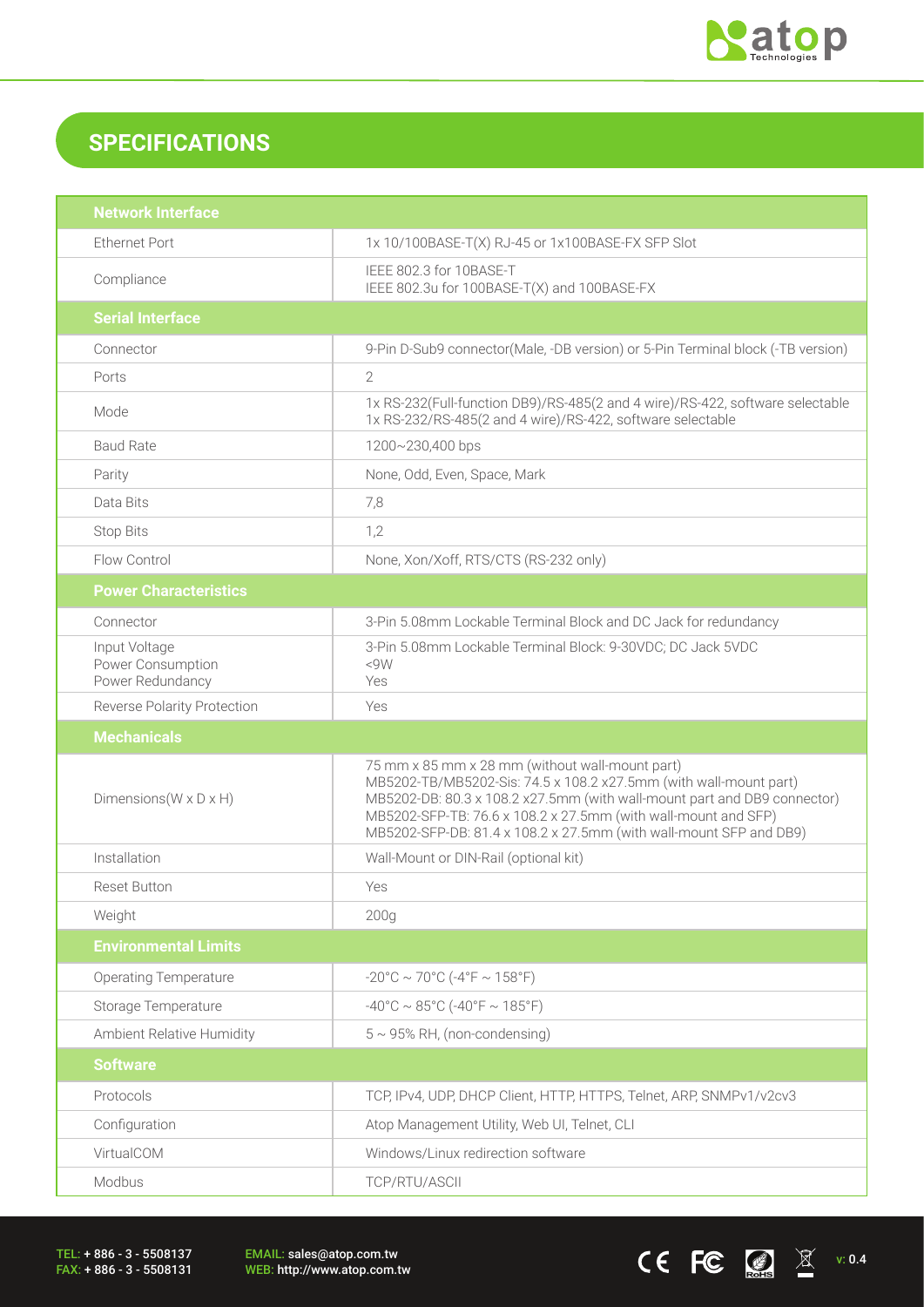

| <b>TCP Client</b> | Single destination or VirtualCOM            |
|-------------------|---------------------------------------------|
| <b>TCP Server</b> | 4 Connections; VirtualCOM or reverse Telnet |
| . JDP             | Up to 4 Ranges IP                           |

## **DIMENSIONS & LAYOUT**



# **REGULATORY APPROVALS**

| <b>Approvals</b> |                                                                                                                   |                                           |                 |                     |
|------------------|-------------------------------------------------------------------------------------------------------------------|-------------------------------------------|-----------------|---------------------|
| Safety           | EN62368-1                                                                                                         |                                           |                 |                     |
| EMC.             | FCC Part 15, Subpart B, Class A<br>EN 55032, EN61000-6-4<br>EN 61000-3-2<br>EN 61000-3-3<br>EN 55024, EN61000-6-2 |                                           |                 |                     |
| <b>Test</b>      | <b>Item</b>                                                                                                       |                                           | <b>Value</b>    | <b>Level</b>        |
| IEC 61000-4-2    | <b>ESD</b>                                                                                                        | <b>Contact Discharge</b><br>Air Discharge | ±4KV<br>$±8$ KV | $\overline{2}$<br>3 |
| IEC 61000-4-3    | <b>RS</b><br>80-1000MHz                                                                                           |                                           | 10(V/m)         | 3                   |